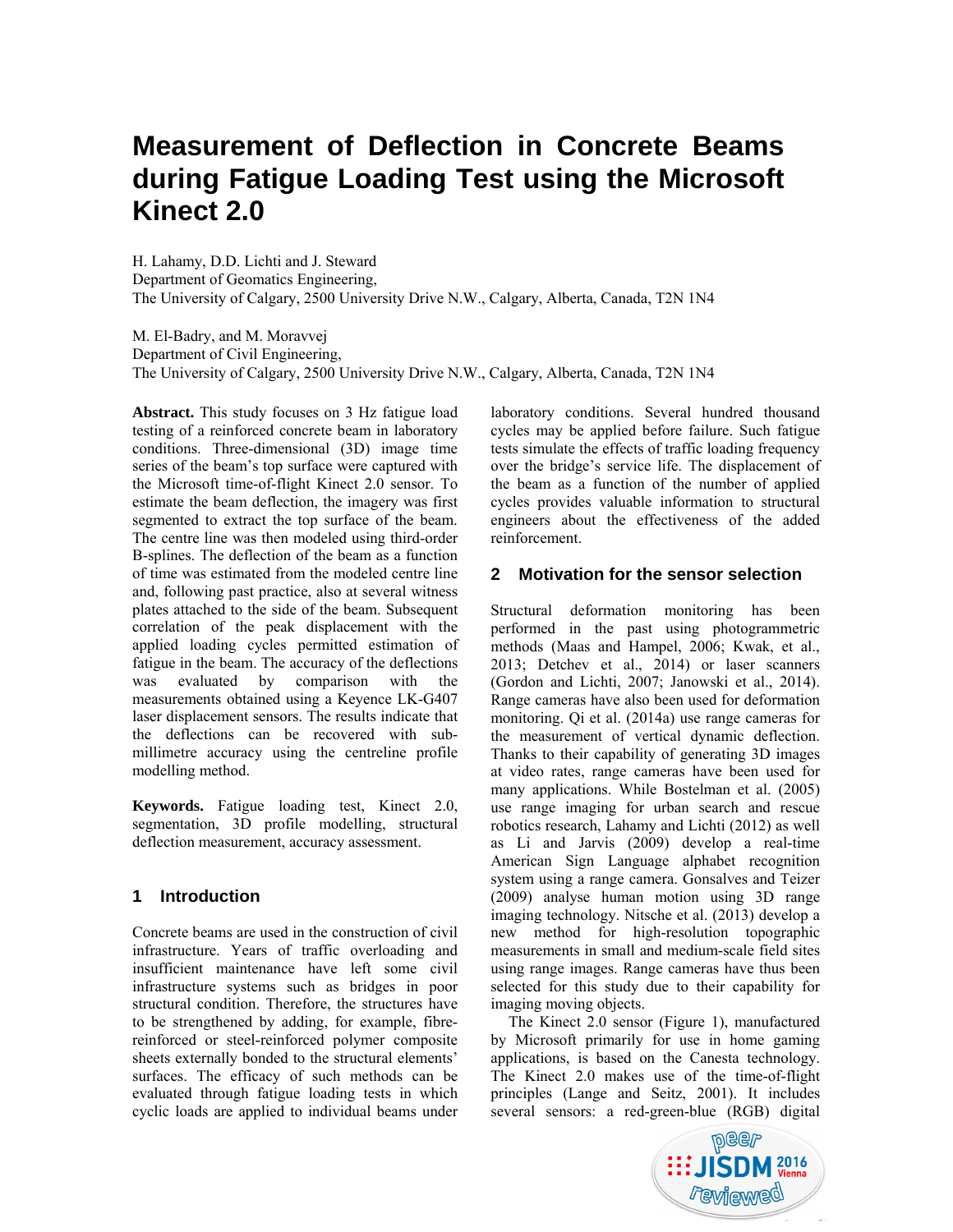camera, a microphone and 3D time-of-flight (ToF) range camera. The ToF camera sensor has a wide field-of-view (70° horizontal x 60° vertical) and high image resolution (512 x 424 pixels) compared to other ToF range cameras currently on market. Moreover, at about CAD 200, the Kinect 2.0 is substantially more cost-effective compared to other range camera devices available on the market. The benefits of full-frame, 3D capture from a single sensor, as well as the cost-effectiveness and compactness of the Kinect 2.0 sensor make it extremely desirable to use in close-range applications. These advantages justify the choice of this sensor for evaluating the fatigue loading test applied to a reinforced concrete beam in laboratory conditions. The evaluation of the Kinect 2.0 metric performance is reported by Steward et al. (2015).



**Fig. 1** Kinect 2.0 Sensor.

#### **3 Experiment Description**

The structure investigated in this study was a 3 m long white-washed concrete beam having a 150 mm  $\times$  300 mm rectangular cross-section (Figure 2). It is reinforced internally with steel bars and stirrups and externally with a steel fibre reinforced polymer sheet bonded to the beam soffit over the entire span. Thirteen white-washed thin aluminum witness plates were glued to the side of the beam at intervals of 250 mm along its length, numbered 1 through 13 respectively. A hydraulic actuator was used to apply a periodic load at the beam's midspan. Loads were applied at two frequencies: approximately 1Hz and 3Hz. The periodic load was applied following three static loading cycles.

Several optical sensors including one Microsoft Kinect 2.0 sensor were mounted on a rigid scaffold assembly approximately 1.7 m above the top surface of the concrete beam. A photogrammetric system of eight digital cameras and two projectors was also installed but is not the subject of this paper. Five laser displacement sensors (LDSs) were placed under the centroid of five witness plates along the length of the beam. These active triangulation systems were used to acquire data at the same time as the other sensors but at a rate of 300 Hz. An additional transducer was set up along the axis of the beam to measure the longitudinal displacement of the beam. Figure 2 shows the experiment setup area. The experiment lasted a total of four days culminating in the failure of the beam due to fatigue. Several time series of images of the beam motion were collected during the fatigue loading test procedure utilizing the different imaging systems.



**Fig. 2** Setup of the experiment

This study focuses solely on the datasets captured with the Microsoft Kinect 2.0 sensor. Figure 3 schematically highlights the relative position of the time-of-flight Kinect 2.0 sensor with respect to the beam-top surface, the witness plates and the laser transducers setup beneath selected witness plates as well as the approximate field of view of the sensor.



**Fig. 3** Relative position of the time-of-flight Kinect 2.0 with respect to the beam-top surface, the witness plates and the laser transducers

The Kinect 2.0 was used to collect time-series of data 30 s duration. This sensor acquires data at a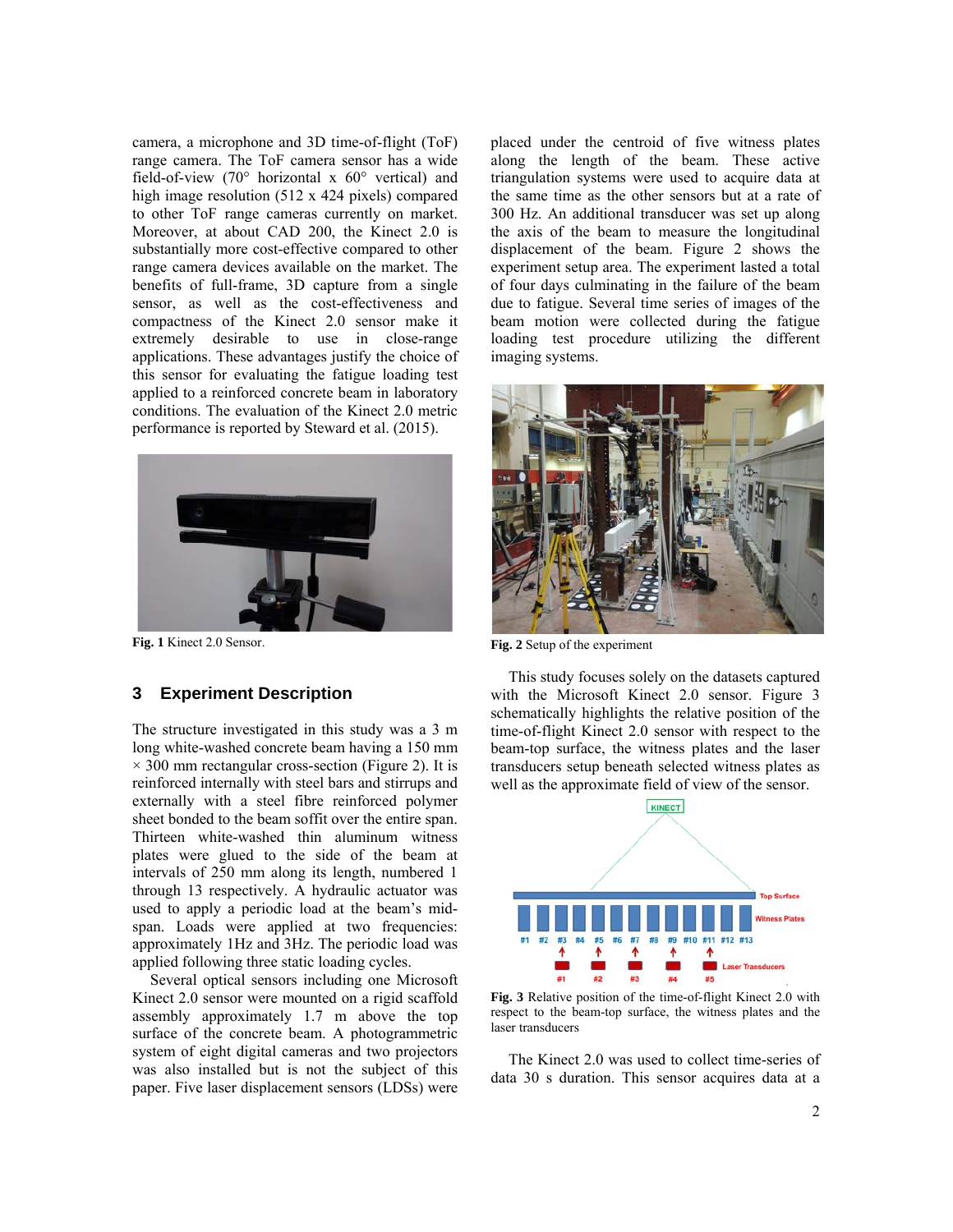frame rate of 30 frames per second. Thus, a 10 s time series of data captured with the Kinect 2.0 corresponds to 300 images. Figure 4 shows an example of an RGB image acquired during the experiment displaying half of the rectangular top surface of the beam and the lower part of the actuator.



**Fig. 4** RGB image captured by Kinect 2.0 during the fatigue loading test

# **4 Methodology**

With the objective of measuring the deflection of the concrete beam as a function of time from the 3D images acquired using the Kinect 2.0 sensor, the methodology comprises five steps:

- 1. Differencing of the images acquired during the fatigue test and the image at zero load;
- 2. Segmentation of the beam-top surface and the witness plates from the imagery;
- 3. Extraction and modeling of the centre line of the beam-top surface;
- 4. Estimation of the periodic displacements from the extracted centre line at positions corresponding to the centroids of the witness plates as well as from the witness plates attached to the beam;
- 5. Evaluation of the periodic displacements by comparison with the displacements estimated using the laser transducers datasets.

## **4.1 Image differencing**

The deflections were estimated by image differencing. The image differencing operation was performed at each pixel location by subtracting the zero-load image from each image of the series acquired during the fatigue test. This operation also removed the systematic effects due to internal scattering and any residual imaging distortions as

they were common to all frames and the scene changes very little over time (e.g. approximately 6 mm peak-to-peak beam displacement at mid-span).

## **4.2 Segmentation**

The regions of interest (the beam-top surface as well as the witness plates) were extracted from each acquired image. The 3D point cloud of the top surface of the beam was segmented semiautomatically using a bounding box obtained by manual extraction from a selected frame and computation of the minimum and maximum coordinate values of the obtained point cloud. The witness plates were also segmented using the same procedure. Figure 5 shows the result of the segmentation process.



**Fig. 5** Segmentation of the beam-top surface and the witness plates

Point density was used to remove hanging points that appeared as isolated points. The density of points on the beam-top surface and the witness plates was much higher than that of the hanging points. The point cloud obtained from the bounding box based segmentation was split into voxels (3D cells). Voxels with a low point density were discarded from the segment.

#### **4.3 Beam-top surface centre line modelling**

In recent work (Lahamy et al., 2015) modelled the deflection of the beam-top surface (measured with a Kinect 2.0) with a third order polynomial. The choice of the third order polynomial was derived from beam theory (Gordon and Lichti, 2007). Noting, however, that the irregular variations in the topography of the beam top cannot be completely modelled with such an approach, a different method has been adopted here. To illustrate, the top surfaces of the concrete beam at zero load using the Kinect 2.0 and a terrestrial laser scanner (Leica HDS6100) for comparison are shown in Figure 6. In both cases the topographic variations of beam-top surface reach 2 mm. In the new approach, third-order B-splines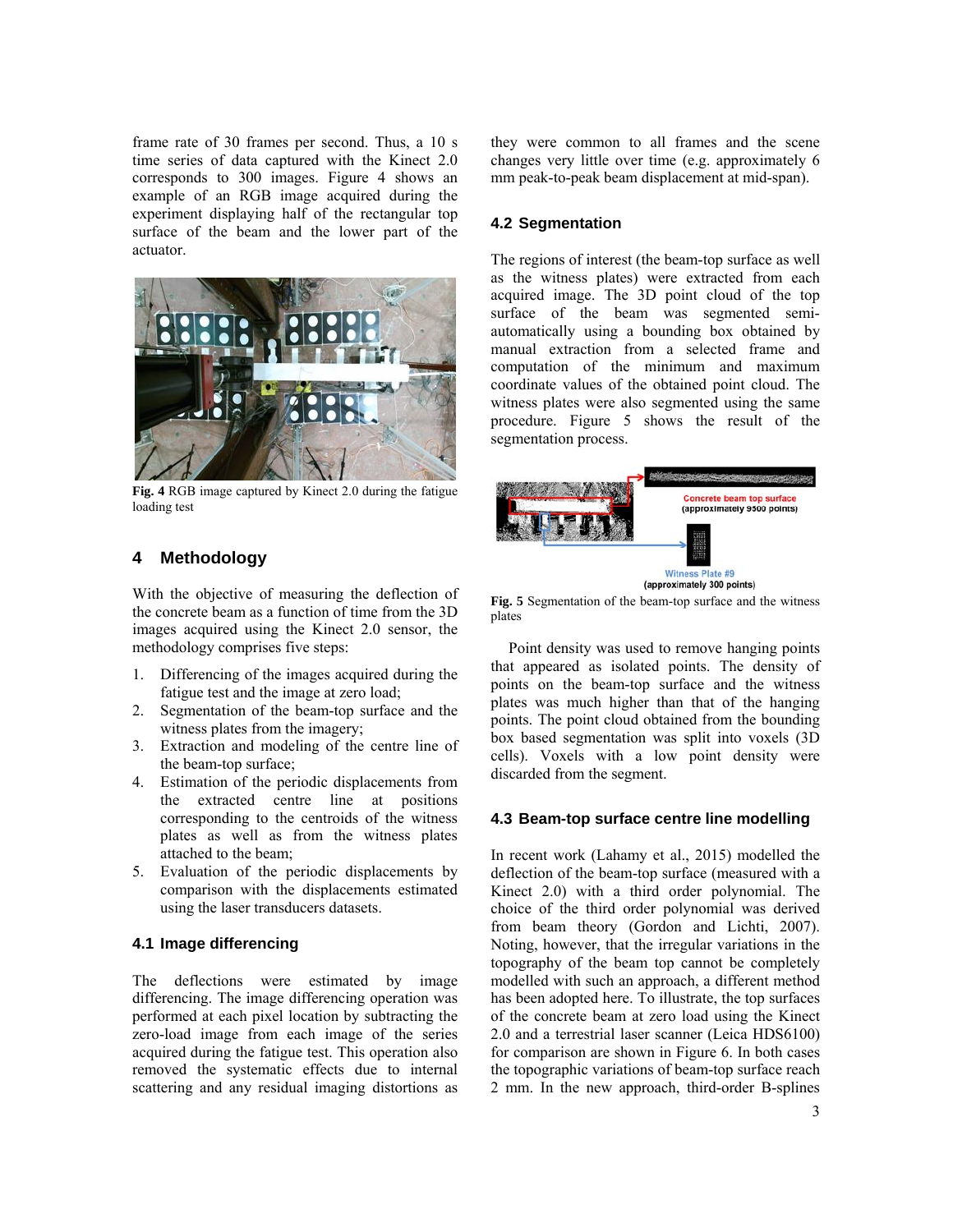are used to model the surface variations and only the centre profile rather than the whole surface is modelled.

For every frame acquired, the centre line profile of the beam-top surface was extracted from the point cloud and modelled with a piecewise, thirdorder polynomial. Figure 7 shows the top surface points for a single frame (blue points) as well as the points describing the centre line profile (red points). In this example the beam has been loaded. The latter have been obtained by partitioning the beam surface into 40 bins along the 1.5 m data length and computing the centroid of each bin. Figure 8 shows the result of fitting third-order B-splines to the beam centre line. Thirty knots have been chosen in order to model the beam-top surface.



**Fig. 6** Centre line of the beam-top surface at zero load imaged by the Kinect 2.0 and a terrestrial laser scanner



**Fig. 7** Beam-top surface and the beam centerline

#### **4.4 Estimation of the periodic displacement**

The periodic displacement at any point on the loaded beam can be automatically reconstructed from a time series of depth measurements. The

displacement, h (Equation 1), is modeled with a single-frequency sinusoid for which the amplitude and the loading frequency of the movement are estimated by least squares adjustment

$$
h(t) = C\cos 2\pi f_0 t + D\sin 2\pi f_0 t + E \tag{1}
$$

where  $f_0$  is the loading frequency; C and D are the amplitude coefficients; and E is the mean value of the time series. The amplitude A (Equation 2) of the motion is derived from C and D coefficients as follows:

$$
A = \sqrt{C^2 + D^2} \tag{2}
$$

The reconstruction algorithm procedure is described in detail in Qi et al. (2014a).



**Fig. 8** Fitting a piecewise third order polynomial to the beam centre line

#### **4.5 Evaluation of deflection accuracy**

The accuracy of the deflections was evaluated by comparing the estimated amplitudes and loading frequencies at the top surface of the beam and at the witness plates with those obtained using the LDSs. Since the LDS measurement precision is  $2 \mu m$ , the deflection amplitudes and loading frequencies estimated from the LDS datasets were considered as ground truth. The accuracy was computed as the root mean square of the amplitude differences and the frequency differences.

#### **5 Results and Analysis**

From the multiple time series acquired with the different sensors during the cyclic loading, four time series datasets captured with the Kinect 2.0 have been used to generate the results. All were captured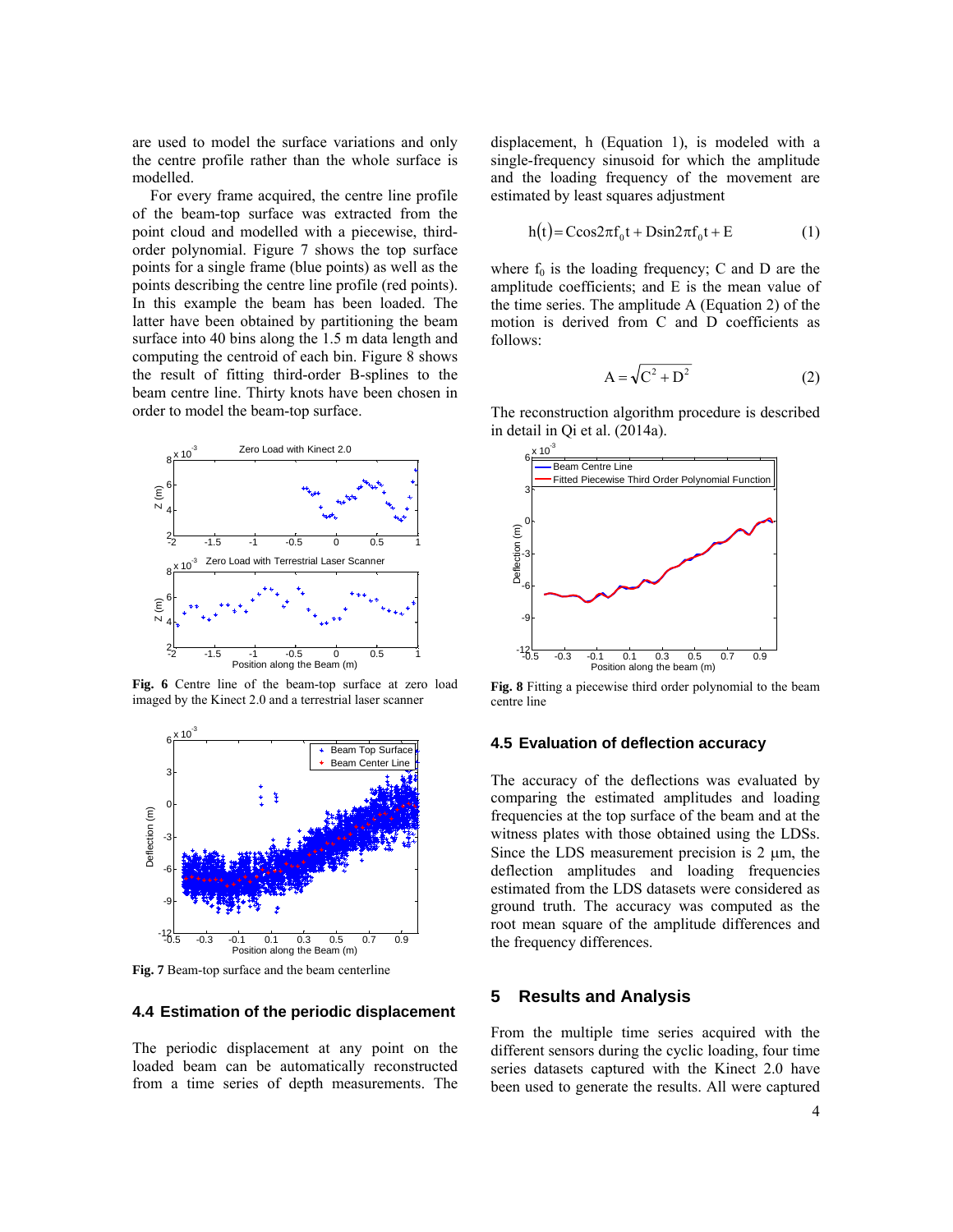with the loading applied at 3 Hz. Two series were captured the first day of the experiment, the third time series was captured the second day and the fourth one was acquired on the third day of the experiment. Tables 1 and 2 respectively show the reconstructed beam displacement amplitudes and loading frequencies using the centre line of the beam-top surface computed at the witness plate locations. Likewise, these show the amplitudes and loading frequencies computed at the centroids of the witness plates and those computed from the LDS data captured simultaneously with the Kinect 2.0 sensor. Table 3 shows the accuracy of the estimated displacement amplitudes and frequencies from the four Kinect 2.0 time series datasets.

**Table 1.** Reconstructed displacement amplitudes for the 3 Hz Kinect 2.0 time series

|                      | <b>Time</b>    | Witness plate |       |       |  |  |  |
|----------------------|----------------|---------------|-------|-------|--|--|--|
|                      | series         | 7             | 9     | 11    |  |  |  |
| Amplitude (mm)       |                |               |       |       |  |  |  |
| Top Surface          | 1              | 2.536         | 2.400 | 1.299 |  |  |  |
| Witness Plate        | 1              | 2.806         | 2.432 | 1.329 |  |  |  |
| Laser Transducer     | 1              | 2.795         | 2.383 | 1.317 |  |  |  |
| Top Surface          | 2              | 2.598         | 2.442 | 1.315 |  |  |  |
| <b>Witness Plate</b> | 2              | 2.962         | 2.458 | 1.345 |  |  |  |
| Laser Transducer     | $\overline{c}$ | 2.715         | 2.324 | 1.296 |  |  |  |
| Top Surface          | 3              | 2.532         | 2.352 | 1.200 |  |  |  |
| <b>Witness Plate</b> | 3              | 2.788         | 2.349 | 1.289 |  |  |  |
| Laser Transducer     | 3              | 2.904         | 2.434 | 1.375 |  |  |  |
| Top Surface          | 4              | 2.522         | 2.490 | 1.339 |  |  |  |
| Witness Plate        | 4              | 3.016         | 2.505 | 1.416 |  |  |  |
| Laser Transducer     | 4              | 2.834         | 2.373 | 1.320 |  |  |  |

**Table 2.** Reconstructed loading frequencies for the 3 Hz Kinect 2.0 time series.

|                       | Time<br>series | Witness plate |       |       |
|-----------------------|----------------|---------------|-------|-------|
|                       |                | 7             | 9     | 11    |
| <b>Frequency (Hz)</b> |                |               |       |       |
| Top Surface           |                | 3.084         | 3.085 | 3.086 |
| Witness Plate         |                | 3.085         | 3.082 | 3.085 |
| Laser Transducer      |                | 3.082         | 3.082 | 3.082 |
| Top Surface           | 2              | 3.078         | 3.079 | 3.078 |
| Witness Plate         | 2              | 3.079         | 3.078 | 3.080 |
| Laser Transducer      | 2              | 3.083         | 3.082 | 3.082 |
| Top Surface           | 3              | 3.109         | 3.107 | 3.105 |
| <b>Witness Plate</b>  | 3              | 3.106         | 3.110 | 3.114 |
| Laser Transducer      | 3              | 3.082         | 3.082 | 3.082 |
| Top Surface           | 4              | 3.081         | 3.084 | 3.078 |
| <b>Witness Plate</b>  | 4              | 3.086         | 3.085 | 3.082 |
| Laser Transducer      |                | 3.082         | 3.082 | 3.082 |

The proposed new methodology and the previously established witness plate method (Qi et al., 2014a) produced amplitude accuracies of 0.2 mm and 0.1 mm, respectively. This sub-millimetre level of accuracy is comparable to that obtained in previous studies but with a different sensor (Qi et al., 2014b). However, the change in the methodology improved the accuracy relative to that reported in Lahamy et al. (2015): 0.2 mm for the amplitudes from the modeled 3D top surface and 0.3 mm to 0.5 mm for the amplitudes estimated from the witness plates. Table 3 shows that the loading frequencies have been reconstructed at the expected accuracy of 0.01 Hz.

**Table 3.** Accuracy of the displacement amplitude and loading frequency estimated using the three time series captured with the Kinect 2.0

|                       | <b>Displacement</b><br>Amplitude | Loading<br><b>Frequency</b> |  |
|-----------------------|----------------------------------|-----------------------------|--|
| <b>Top Surface</b>    | $0.18$ mm                        | $0.01$ Hz                   |  |
| <b>Witness Plates</b> | $0.11$ mm                        | $0.01$ Hz                   |  |

From Table 1 it can be seen that the top surface method at plate 7 was consistently less accurate compared to the other plates. As can be seen in Figures 4 and 5, this was due to two factors. First, witness plate 7 was partially occluded by the actuator, which resulted in a biased plate centroid computation. Second, the actuator also occluded the beam-top surface, so the profile model extrapolated the beam deflection at the witness plate location.



**Fig. 9** Examples of raw measurements and reconstructed deflections estimated from the beam-top surface and the corresponding witness plates and from an LDS.

Figure 9 shows examples of the raw measurements and the reconstructed displacements estimated from the beam-top surface and the corresponding witness plates using images captured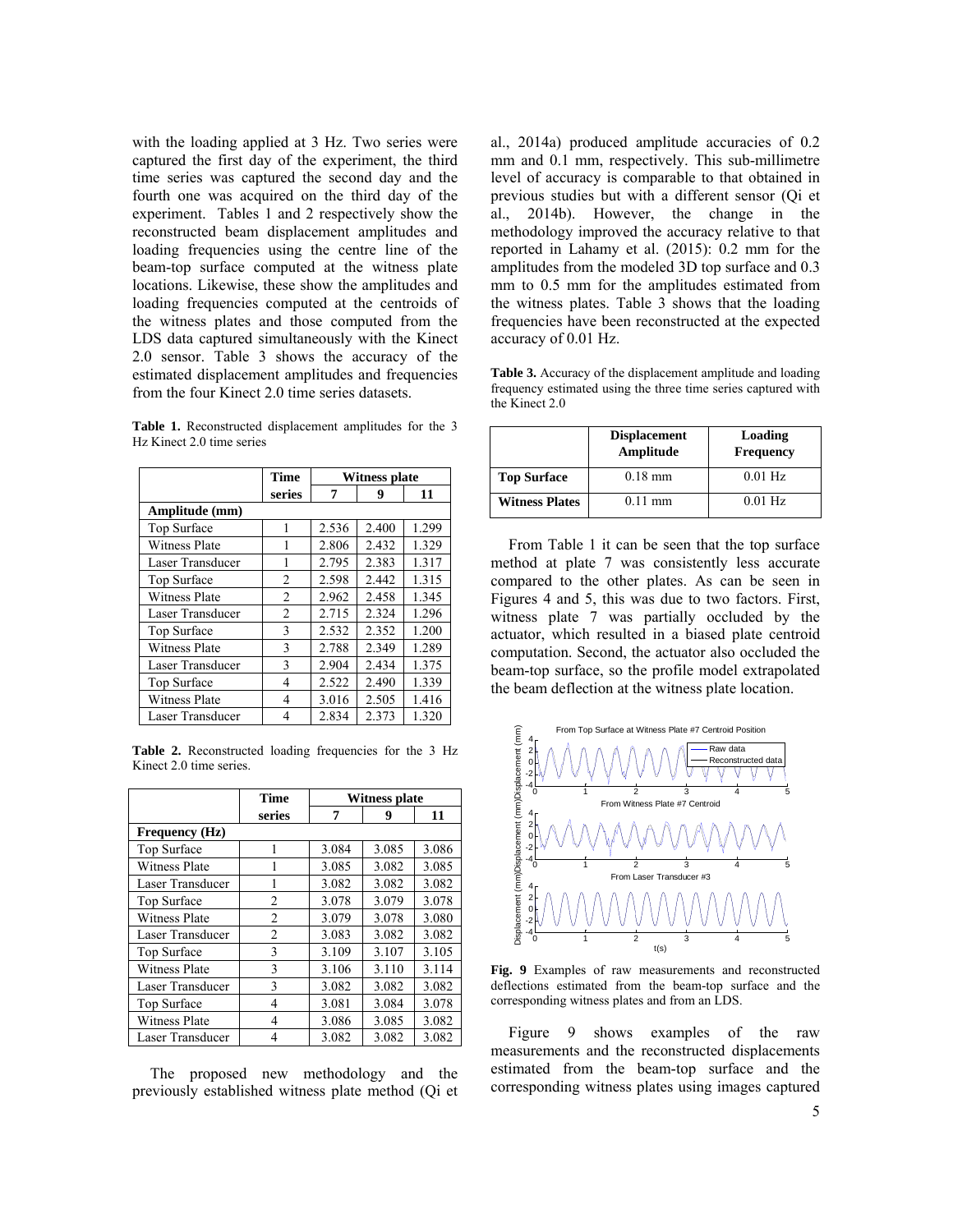by the Microsoft Kinect 2.0 and the laser transducer at the 3 Hz loading frequency. The raw and reconstructed curves exhibit congruence, thus indicating the effectiveness of the reconstruction methodology. In addition, the three reconstructed curves have approximately the same amplitude and the same period meaning that they all describe the same motion. The beam motion generated by the 3 Hz loading frequency can be accurately reconstructed from any point on the beam-top surface or from the centroid of the witness plates.

Note that while Figures 7 and 8 show deflections of about 6 mm, Table 1 and Figure 9 show displacements of approximately 3 mm. To reconcile this discrepancy, consider that prior to the fatigue load testing, static loading was performed up to the point of first cracking in the beam. This resulted in a permanent deformation in the beam of about 3 mm. This deformed state served as the "zero-load" reference for the estimation of displacements from the fatigue load test measurements,. Whereas the reference surface was subtracted to produce the displacements in Table 1 and Figure 9, it was not for Figures 7 and 8.

## **6 Fatigue Analysis**

The fatigue in the concrete beam can be assessed by analyzing the displacement amplitude as a function applied loading cycles. Figure 10 shows the displacement amplitudes as a function of the number of loading cycles computed from the laser transducers datasets and at the witness plates. The displacement amplitude of the concrete beam subjected to periodic loads shows no significant increase over the first three days of the experiment.



**Fig. 10** The fatigue loading results with the Kinect 2.0 and the LDSs.

#### **7 Conclusion**

The objective of this work was to evaluate the capability of the Microsoft Kinect 2.0 time-of-flight sensor for accurately imaging a concrete beam subjected to cyclic loading in laboratory conditions. Whereas in previous studies the deflections were estimated point-wise, here the deflections were reconstructed for the centre line of the top beam surface but evaluated at selected points. In addition, the deflections were also measured from several witness plates attached to concrete beam and from laser displacement sensors for accuracy assessment.

From the four time series datasets processed, it can be concluded that the beam motion can be accurately reconstructed with sub-millimetre accuracy using the beam-top profile data and the witness plate centroids. Indeed, the overall accuracy from the profile reconstruction method was 0.2 mm while the corresponding accuracy was 0.1 mm from the witness plates.

The installation of conventional instrumentation, such as laser displacement sensors, requires careful placement of the sensor in the appropriate locations beneath the beam. If the beam is tested to failure, the sensors must be removed prior to failure to prevent damage. Instrument placement is simple in the case of the range camera. One only needs to ensure it is oriented such that the object of interest falls within the sensor's field-of-view, which can be done with the connected laptop computer, and so that its optical axis is aligned with the local gravity vector. In this test, the range camera was placed above the structure, so damage in the event of beam failure was not an issue. Though the current software embodiment requires some manual intervention for the post-processing, ongoing efforts are directed at automating much of the data processing, as has been the case in the past (Qi et al., 2014a).

#### **References**

- Bostelman, R., T., Hong, Madhavan R., and Weiss B., (2005) 3D range imaging for urban search and rescue robotics research, *In IEEE International Conference on System Safety, Security and Rescue Robotics* Gaithersburg MD USA, 164-169.
- Detchev, I., A. Habib, F. He, and M. El-Badry (2014) Deformation Monitoring with Off-the-shelf Digital Cameras for Civil Engineering Fatigue Testing. *The International Archives of Photogrammetry, Remote Sensing and Spatial Information Sciences.* XL-5 .195-202*.*
- Gonsalves, R. and Teizer J., (2009) Human motion analysis using 3d range imaging technology, *In 26th International*